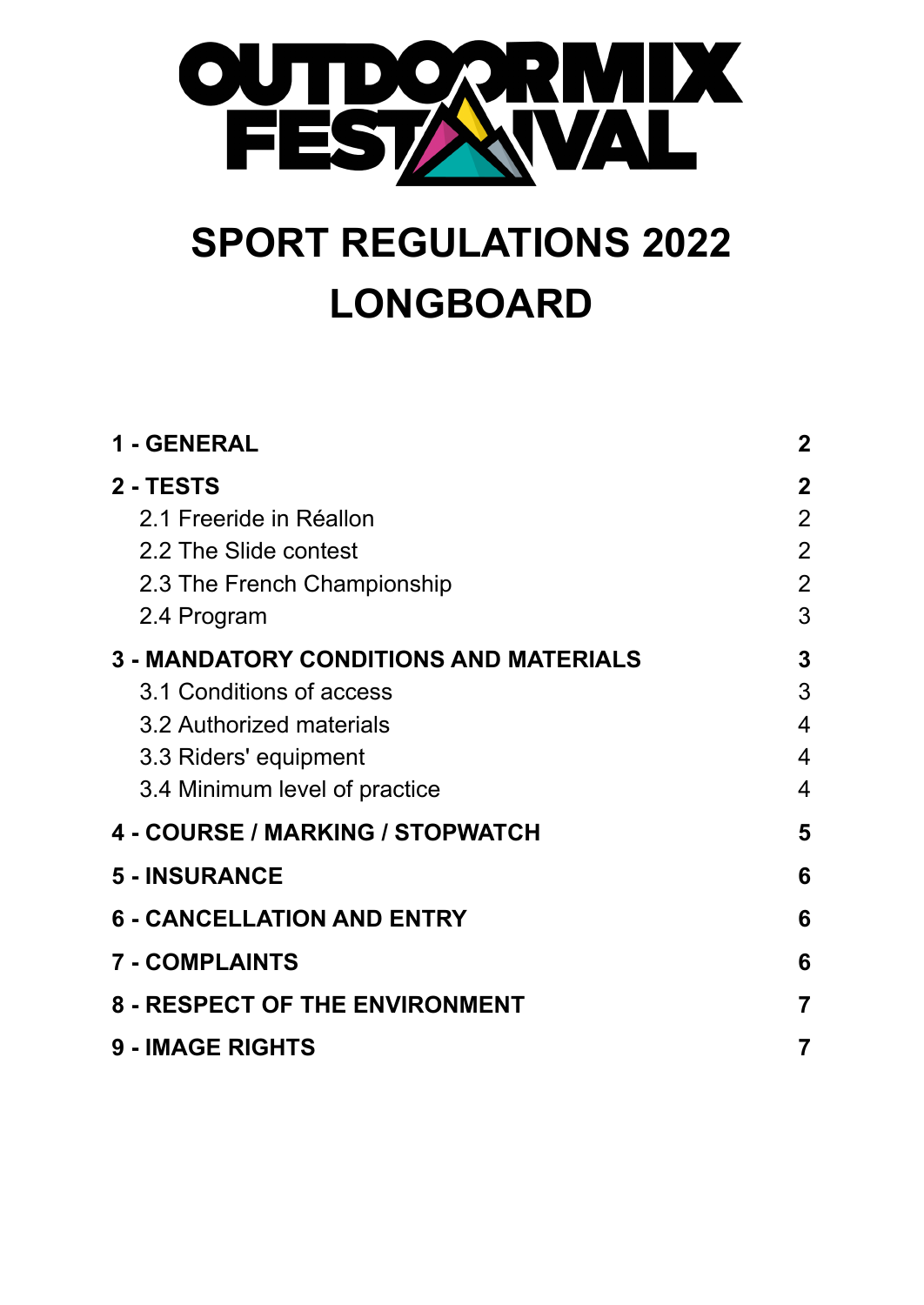

# <span id="page-1-0"></span>**1 - GENERAL**

The Longboard events are organized within the framework of the 2022 edition of the Outdoormix Spring Festival, from Friday 03 to Monday 06 June 2022.

This event is co-organized by the association WeAreHautesAlpes, represented by Mr. BRICE Clovis as president and the FFRS.

Any competitor who takes part in this competition is supposed to know the present rules. He commits himself to submit without reserve to all its prescriptions for the four days of the event.

# <span id="page-1-1"></span>**2 - THE TESTS**

## <span id="page-1-2"></span>2.1 The Freeride in Réallon

It is a friendly contest taking place from Friday 03 to Monday 06 June 2022. It is a Freeride on the road of Réallon provided for this purpose.

The road is located in the direction of the resort of Réallon, 20 minutes from Embrun. It is about 4 km long, with a difference in altitude of about 300 meters and 9 hairpin bends. The average slope of the track is 7.5%.

## <span id="page-1-3"></span>2.2The Slide contest

This is a contest open to all Longboarders registered for the Freeride. It will be held in the event village, avenue des Acacias at the Embrun water park on Sunday from 6 to 7 pm.

## <span id="page-1-4"></span>2.3. The French championship

The event of the French championships will be organized around a qualification phase and a final. This event will take place on the road of Réallon.

The first phase of qualification will be timed. The final will be a boarder cross. The podium will take place in the festival's event village.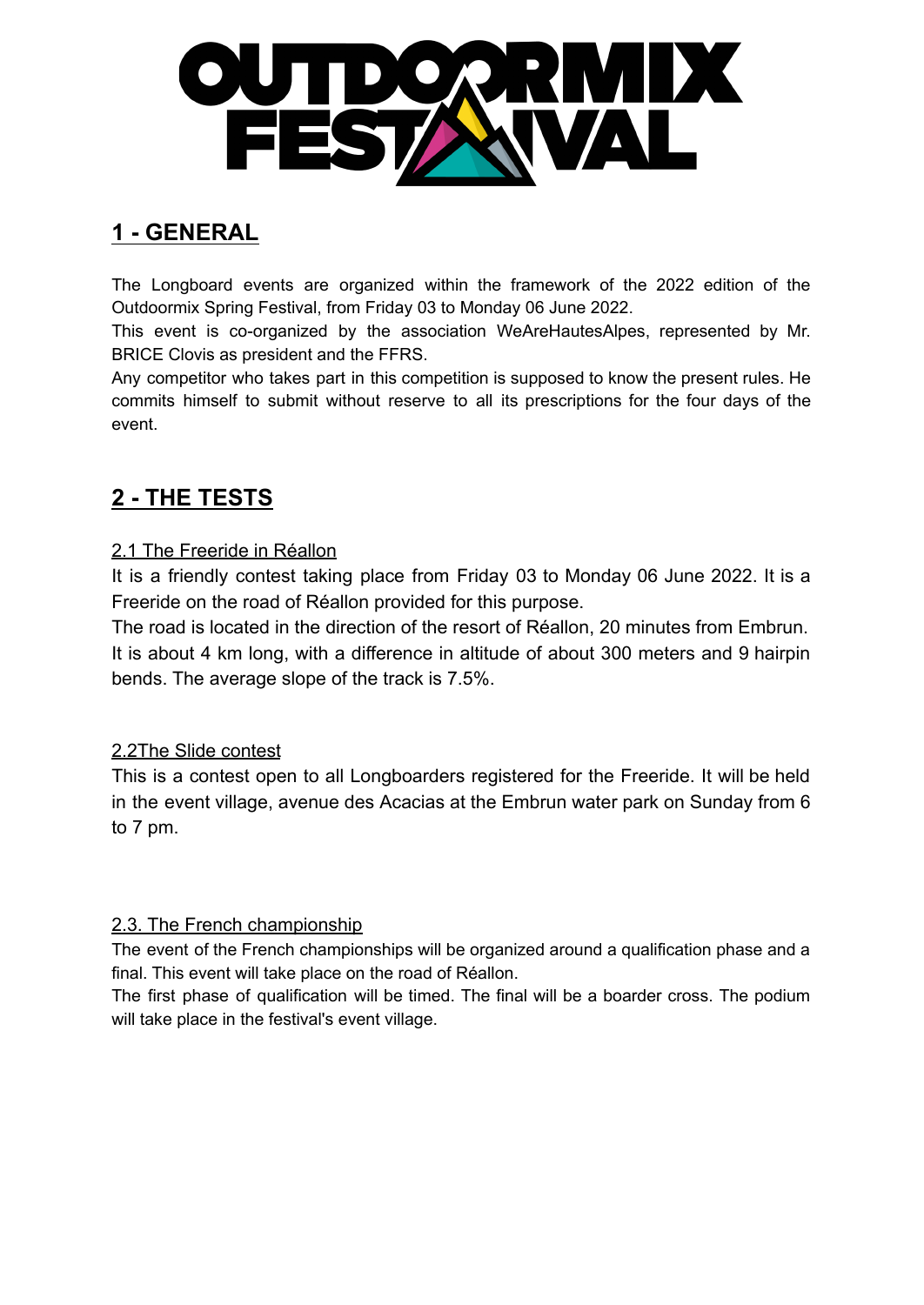

#### <span id="page-2-0"></span>2.4 Program

| <b>FRIDAY JUNE 03rd</b> | - Freeride : 10:00 AM $\rightarrow$ 06:00 PM                                                                                                                                              |
|-------------------------|-------------------------------------------------------------------------------------------------------------------------------------------------------------------------------------------|
| SATURDAY JUNE 04th      | - Freeride : 09:00 AM $\rightarrow$ 06:00 PM                                                                                                                                              |
| SUNDAY JUNE 04th        | - Freeride : 09:00 AM $\rightarrow$ 05:00 PM<br>- Timed qualification for the French Championship:<br>09:00 AM $\rightarrow$ 05:00PM<br>- Contest Slide : 06:00 PM $\rightarrow$ 07:00 PM |
| MONDAY JUNE 06th        | - Freeride : 09:00 AM $\rightarrow$ 04:00 PM<br>- Boarder Cross: $09:00$ AM $\rightarrow$ 04:00 PM<br>- Podium: 06:00 PM $\rightarrow$ 07:00 PM                                           |

## <span id="page-2-1"></span>**3 - MANDATORY CONDITIONS AND MATERIALS**

#### <span id="page-2-2"></span>3.1 Access conditions

Access to the Freeride and the French Championship is open to all, licensed and unlicensed, under the conditions defined below.

Competitors holding a license issued by the French Federation of Roller and Skateboard mentioning the ability to practice longboard will be able to participate. They must provide their license or legible photocopy.

Non-licensed persons can also take part in the Freeride on the condition that they present a medical certificate of non-contra-indication to the practice of Longboard. An additional fee will be charged at registration.

All registrations are individual, nominative and non-transferable. No total or partial refund will be made by the organization.

The minimum age required is 14 years.

To be able to take the start, each competitor must have paid the registration fee for the event (on the website [www.outdoormixfestival.com](http://www.outdoormixfestival.com) or at the event reception), have sent the necessary documents and be equipped with the required material.

Before leaving for the races, **each competitor must go to the reception of the event village at the Embrun water level to collect his bracelet**. Attention, a participant who will not have collected his bracelet will not be able to participate in the event.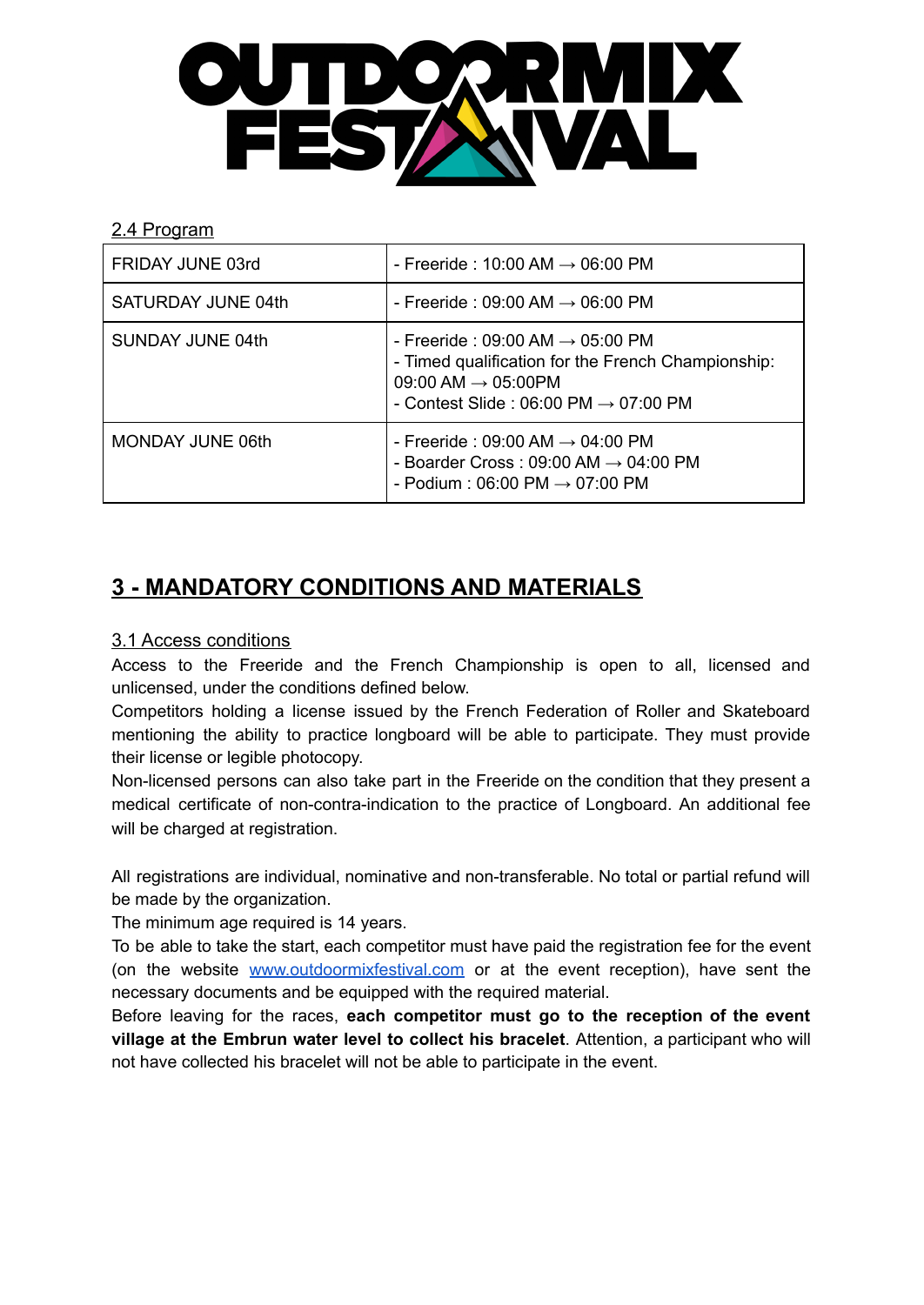

#### <span id="page-3-0"></span>3.2 Authorized materials

3.2.1 TheLongskate

The total weight must not exceed six (6) kg. The maximum length is one hundred and fifty (150) cm. The maximum width is fifty (50) cm.

3.2.2 The Streetluge

The total weight must not exceed twenty-five (25) kg. The length should not exceed three hundred (300) cm. The maximum width is sixty (60) cm. The front and rear of the sled must have a shock absorbing pad, if the sled exceeds six (6) kilos.

#### 3.2.3 Rollerblades

Rollerblades with two pairs of parallel wheels or with a maximum of 6 wheels in line are accepted. The following criteria must be respected: Their length must not exceed 50 cm (from axis to axis). The skates must be firmly attached to the shoes. The fixing axes must not exceed the wheels or plates. Any mechanical braking system is prohibited.

#### 3.2.4 The Trike Drift

Trike Drifters are not allowed to ride on the Réallon track during the Freeride program, i.e. between 9 a.m. and 6 p.m. between Friday June 03 and Monday June 06, 2022 (see schedule).

#### <span id="page-3-1"></span>3.3 Riders' equipment

Helmets must be worn as well as wrist guards with a rigid part holding the wrist (CE standard). Elbow pads, knee pads, back protectors and full body suits are strongly recommended.

We remind you that the purpose of the protections is to protect you, we recommend you to keep them even outside the circuit.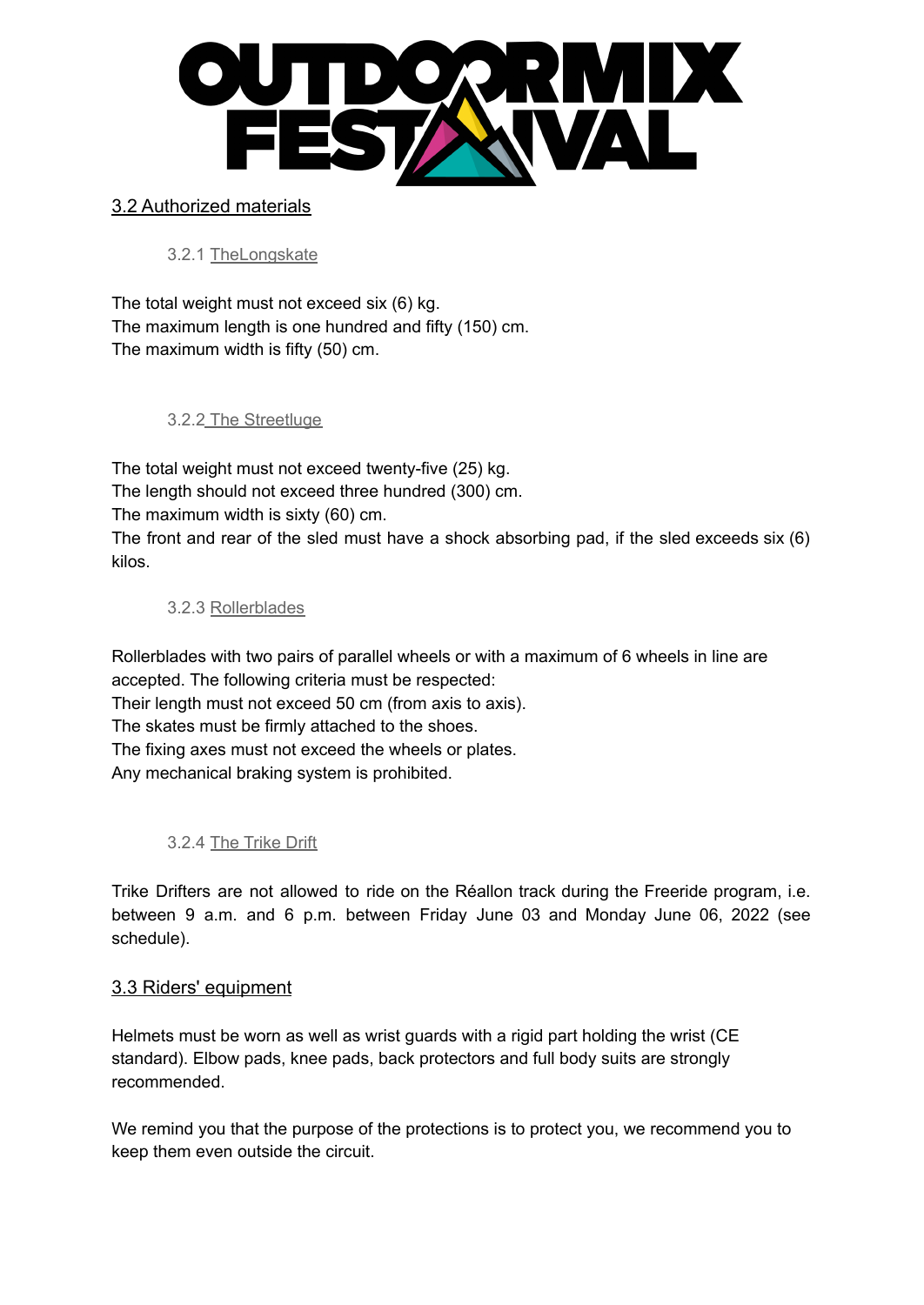

#### <span id="page-4-0"></span>3.4 Minimum level of practice

Each participant must be able to brake and steer. The referee reserves the right to stop any participant considered as dangerous for the others. (Ex: real beginners with less than 15 to 20 hours of practice).

REAL BEGINNERS ABSTAIN.

## **4 - COURSE / MARKING / TIMERS**

To participate in the competition, all competitors must present a FFV competition license. If an athlete registers with a medical certificate, he/she will have to pay an additional 10  $\epsilon$  to obtain a competition license for the weekend.

For the Freeride course, it is a 4 kilometer course, 300 meters of negative altitude difference, 9 hairpin turns. This course is unique and each participant will have to take it.

The road is closed during the participants' descent. Nets and mats are installed all along the road to secure the athletes.

The start and finish of the course are physically marked by facilities.

The race management reserves the right to make last minute changes to the course for safety reasons. In this case, messages will be broadcast over the general public address system.

The Race Marshal is responsible for controlling the sporting and safety aspects of the competition. Only the Steward is specifically responsible for time-outs for mechanical problems and the application of penalties. He will also act as Technical Delegate (TD) if no one has been designated for this purpose.

The following penalties will be applied:

- $\rightarrow$  Parking on the course or driving in the opposite direction on the track: disqualification.
- → Refusal to comply with a steward: disqualification.
- $\rightarrow$  Dismounting during the ascent of the athletes or during the opening of the road: disqualification.
- $\rightarrow$  Absence of the compulsory protections during the race: disqualification.

This list is not exhaustive and any penalty may be decided by the Race Marshal if a competitor does not respect the present race rules, behaves in a dangerous manner or interferes with the smooth running of the event.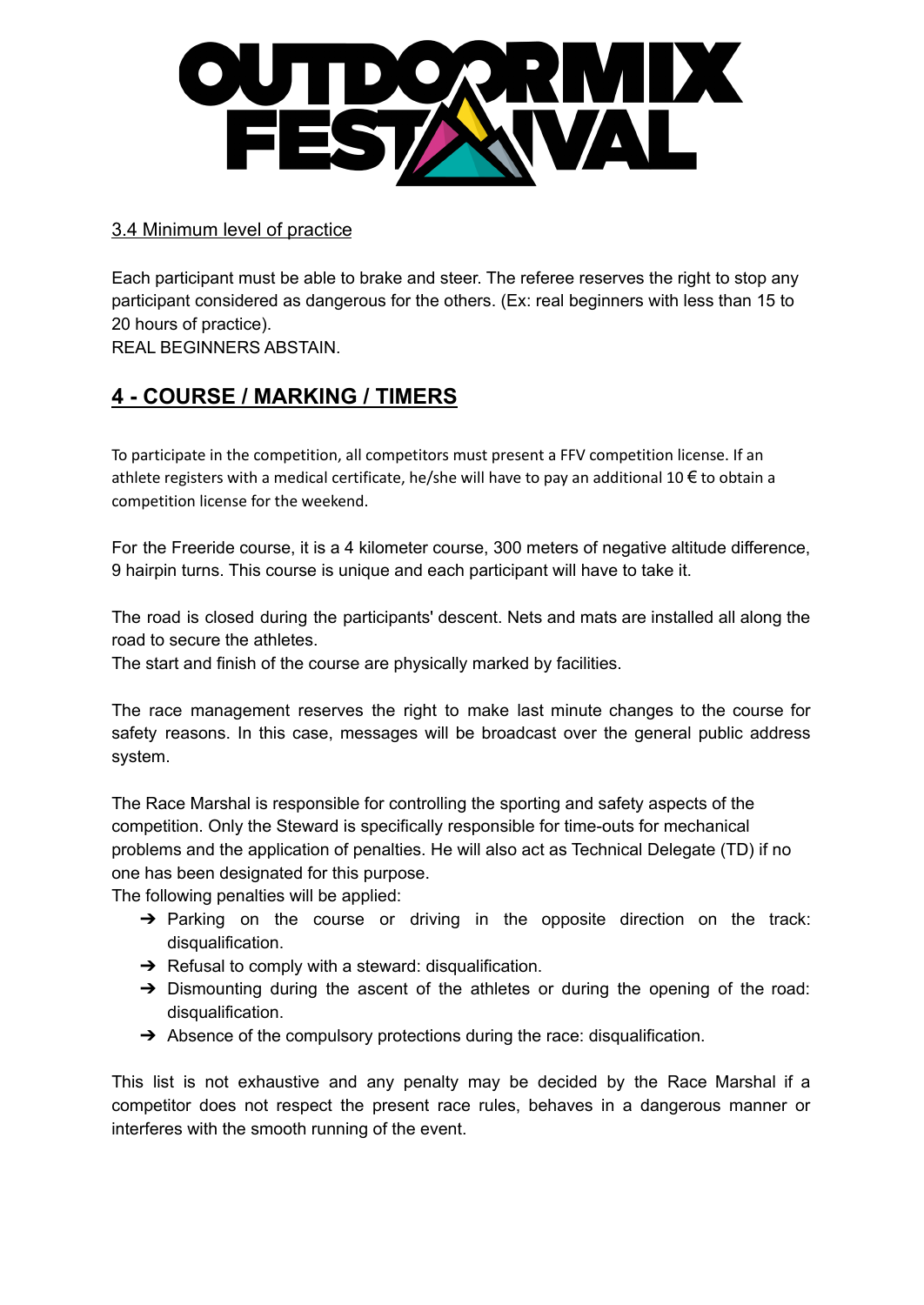

Signallers will be located all along the course to ensure the safety of the runners, but also to ensure that the rules of the event are properly applied by all competitors.

Competitors are aware of the risks involved in participating in the event and of the dangers of the road involved.

## <span id="page-5-0"></span>**5 - INSURANCE**

The organization subscribes to an insurance covering its own civil liability as an organizer, that of its employees and that of the persons bringing voluntarily their help to the organization of the event. An "individual accident" insurance is also subscribed for the physical damage that each participant could undergo on his own person, as well as for any accident caused to third parties.

Medical and hospitalization expenses will be paid by the participants (personal insurance). The organization declines all responsibility in case of loss, theft or damage of material or individual equipment and cannot be held responsible in any case. In case of abandonment of the participant during the event, no refund will be made.

## <span id="page-5-1"></span>**6 - CANCELLATION AND ENTRY**

The organization reserves the right to modify at any time the present rules and/or the different courses, in order to ensure the interest and the safety of the participants. In case of force majeure, the organization reserves the right to cancel or interrupt the event and will not be able to proceed to any refund. Any registration to the event implies the pure and simple acceptance of the present rules in their entirety. Failure to comply with these rules may result in the withdrawal of the competitor's number by the organization.

The cancellation of a part of the event is the responsibility of the race director.

As a participant in the Outdoormix Spring Festival, you are the image of your sport and of the event. You are therefore asked to respect the staff, the public, the other participants, but also the equipment, the structures and the cleanliness of the site. In case of non-respect of these rules of good manners, sanctions may be applied by the Race Marshal (help with cleaning or repairs, distribution of goodies, or even criminal sanctions if the Race Marshal judges that the fault requires a referral to the competent authorities).

## <span id="page-5-2"></span>**7 - COMPLAINTS**

Complaints concerning the conduct of the event or the behavior of other competitors must be submitted in writing and signed by the driver the day before for the next day or the morning for the afternoon.